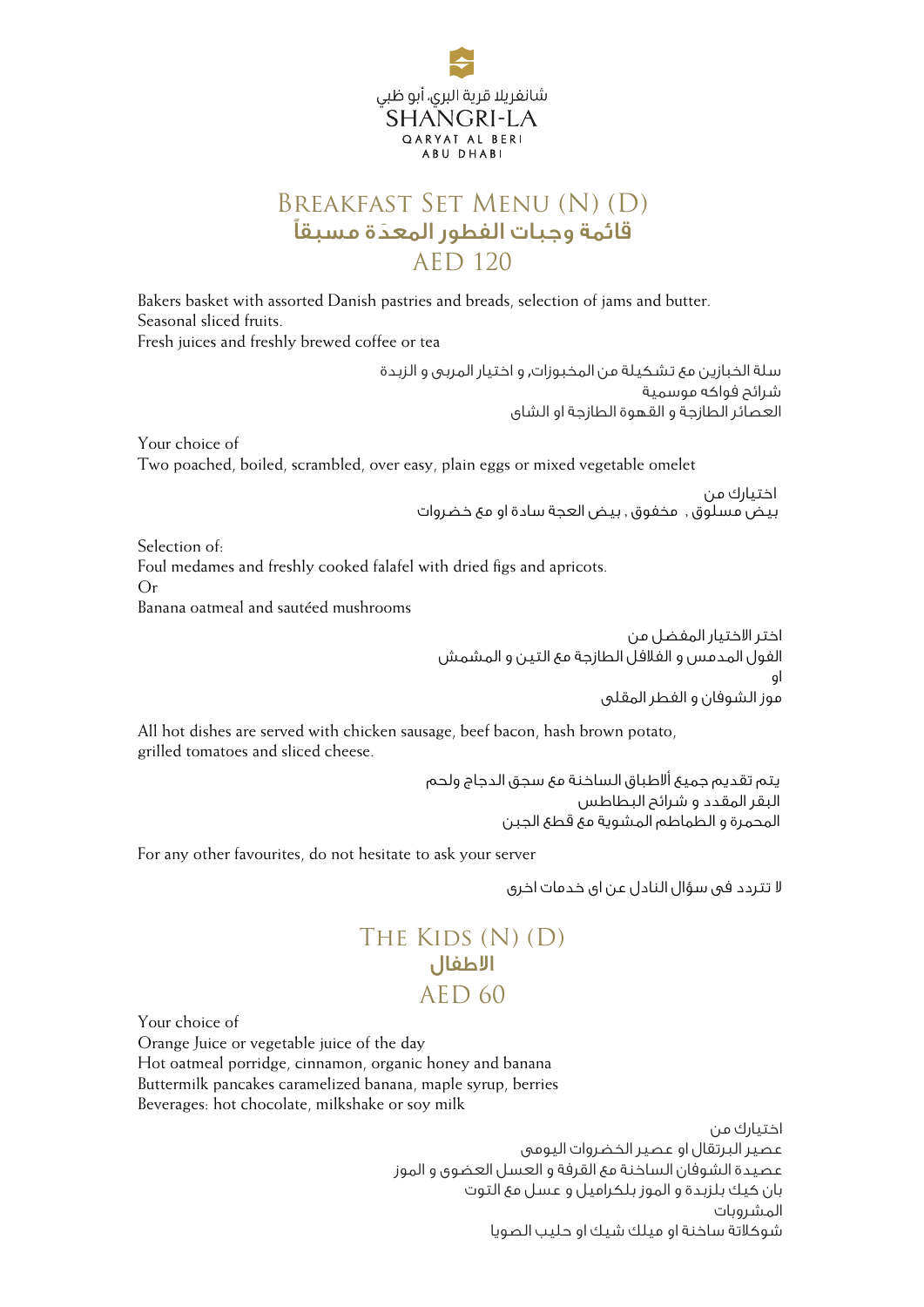

| <b>ALL DAY DINING</b>                                                                                                                                                                                                                                                                                                                                        | AED |
|--------------------------------------------------------------------------------------------------------------------------------------------------------------------------------------------------------------------------------------------------------------------------------------------------------------------------------------------------------------|-----|
| الشوربات Soups<br>Lentil soup with cumin and lemon $(V)$<br>شوربة العدس مع كمون وليمون                                                                                                                                                                                                                                                                       | 48  |
| Chef's soup of the day<br>شوربة اليوم                                                                                                                                                                                                                                                                                                                        |     |
| السلطات والمقبلات   Salads & Appetizers<br>Greek salad $(V)$ $(D)$<br>Crisp romaine lettuce, marinated feta cheese, kalamata olives, cherry<br>tomatoes, mixed peppers, herb vinaigrette and focaccia croutons<br>سلطة يونانية<br>،خس افرنجى مقرمش، جبنة فيتا المتبّلة، زيتون كالاماتا<br>أعشاب وخبز فوكاشيا طماطم كرزية، فلفل مشكل، صلصة الخل بالالمحمص     | 55  |
| Market salad $(V)$<br>Mix greens, carrot, pickled cucumber, compressed cherry tomato,<br>lemon dressing<br>سلطة ماركت<br>،خضار ورقية مشكلة، جزر، مخلل خيار، مكبوس الطماطم الكرزية<br>تتبيلة الليمون                                                                                                                                                          | 55  |
| Thai papaya salad $(V)$ $(N)$<br>Cherry tomato, beans, pine seeds, red chili<br>سلطة بابايا التايلندية<br>فلفل أ،حمر طماطم كرزية، فاصولياء، صنوبر                                                                                                                                                                                                            | 60  |
| اقليمية طباق محلية و Local and Regional 1<br>Selection of hot and cold mezzeh (N)<br>Hommous, moutabel, tabbouleh, vine leaves, labneh, baba ganoush,<br>kebbeh, cheese sambousek, spinach fatayer and meat fatayer<br>تشكيلة من المقبلات الساخنة والباردة<br>حمص، متبل، تبولة، ورق عنب، لبنة، بابا<br>،غنوج، كبة، سمبوسك جبنة، فطاير بالسبانخ فطاير باللحمة | 79  |
| Elavours of Asia نكهات اآسيوية<br>Fried kway teow $(N)$ $(S)$<br>Malaysian-style fried flat rice noodles with prawns, egg, chicken, bean<br>sprouts, soya sauce and a touch of chili<br>طبق کوای تیو مقلی<br>ندويسية مع روبيان، بيض، دجاج، رز مسطّحة ومقلية على الطّريقةبراعم<br>براعم الفاصولياء، صلصة الصويا، القليل من الفلفل                             | 98  |
| Nasi goreng $(N)$ $(S)$<br>Spicy fried rice with prawns, chicken satay with peanut sauce, fried<br>egg and crispy prawn crackers<br>ناسی جورینج<br>أرز مقلق ومتبّل مع الروبيان، دجاج ساتيه، صلصة الفول السوداني،<br>بيض مقلى، مقرمشات الروبيان                                                                                                               | 98  |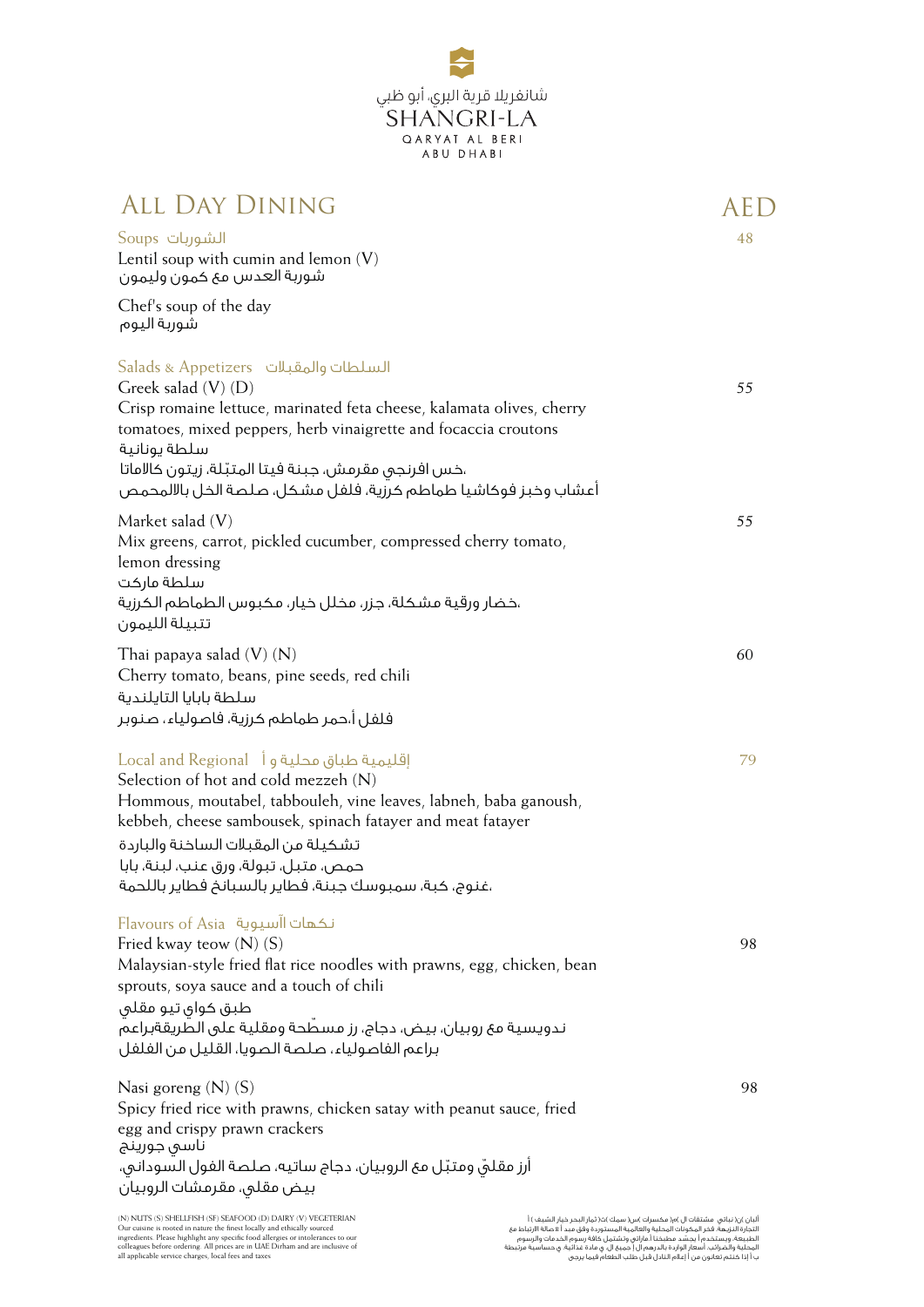

| Biryani (N)<br>Chicken, vegetables or mutton with raita, pickles, chutney and crispy<br>papadum<br>بريانى<br>بيض مقلى، مقرمشات الروبيان مع صلصة مخلل، صلصة، لحم دجاج،                                                                   | 98 |
|-----------------------------------------------------------------------------------------------------------------------------------------------------------------------------------------------------------------------------------------|----|
| Vegetable curry $(V)$<br>Daily vegetable curry from Asian regions with steamed rice, chutney<br>and papadum<br>كارى الخضار<br>رز مطهو على البخار، آسيوية، أ كارى الخضار التى يتم الحصول عليها يومياً من المناطق ال<br>صلصة، خبز بابادوم | 84 |
| Dhal makani (V)<br>Infused with Indian spices served with basmati rice and crispy papadum<br>دال ماكانى<br>رز بسمتى وخبز طبق غنى بالتوابل الهندية، يُقدّم مع<br>آبابادوم المقرمش                                                        | 84 |
| البرجر والسندويش   Sandwich, Burgers, Comfort<br>Classic black angus beef and cheese $(N)$<br>Cheddar cheese, lettuce, tomato, onion<br>أسود الكلاسيكى مع الجبنة آنجوس ال لحم عجل<br>جبنة شيدر، خس، طماطم، بصل                          | 92 |
| Crispy chicken wrap $(D)$<br>Lettuce, jack cheese, avocado, tomato, onion, chili mayonnaise<br>لفائف الدجاج المقرمشة<br>،آفوكادو، طماطم، بصل، مايونيز حار خس، جبنة جاك                                                                  | 84 |
| Club sandwich (D)<br>Roasted chicken, turkey bacon, egg<br>سندويش كلوب<br>دجاج مشوق، لحم الحبش المقدد، بيض، خضار ورقية مقرمشة، طماطم                                                                                                    | 78 |
| From Our Stone-based Oven<br>Pizza-margarita $(V)$ $(D)$<br>بيتزا مارجريتا                                                                                                                                                              | 88 |
| Pizza Funghi (V) (D)<br>بيتزا الفطر                                                                                                                                                                                                     |    |
| Pizza Quattro Formaggi (V) (D)                                                                                                                                                                                                          |    |

بيتزا كواترو فور ماجى الايطالية